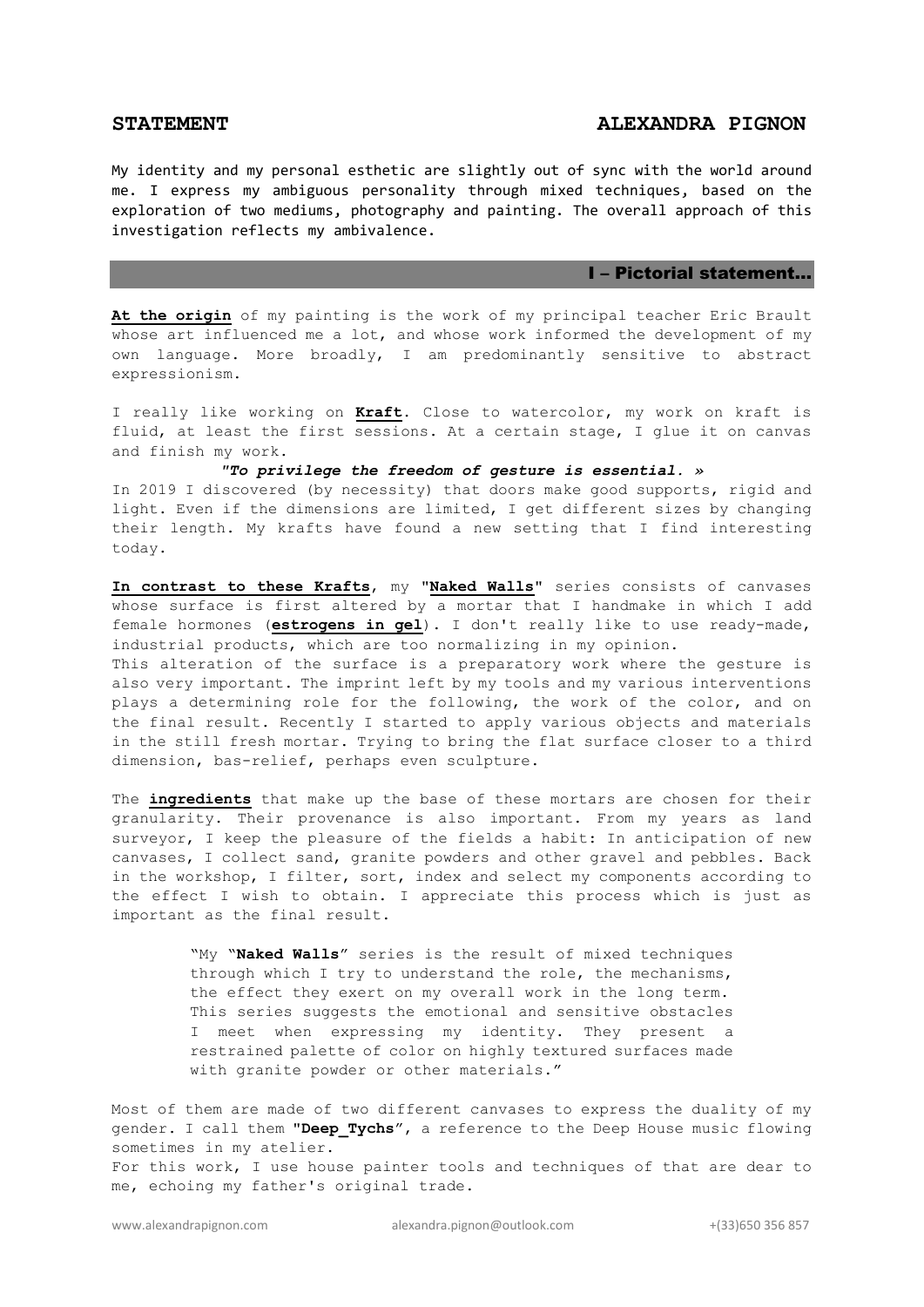The other series complement my "walls" by representing the idea of crossing over the spaces that prevent me from reaching my feminine side. Sensual and transparent, fluid acrylics on paper let me execute this work more spontaneously.

## II – From film to digital…

#### **Transition / Transistor**

At 14 years old in 1982 I received my first SLR camera(*Wow!*).

Being a technical professional, I naturally liked the cameras, the darkroom development, the historical dichromate process (*everything that is dangerous and forbidden, I love it!*) and gum arabic (because it is used in the making of my own watercolors).

## **Geek…but not too much**

Since 1984 I have been using computers, which are omnipresent in design offices and surveyors' offices. It was at the heart of my work, from measuring instruments to 3D modelling. In parallel, and since then, I also use it to compose my music.

Thus very comfortable with computers, I was quickly seduced by the digital photography that appeared during my years at the Academy. I then had the idea to re-use the digital images of my painting that were initially taken for its documentation, and to introduce them partially in my figurative photography (*ezpz!*).

## **Trial & error**

Those works are based solely on the use of computer tools and techniques. They gave birth to my "*Hybrids*", a series in which the relevance of my painting disappears (*ooops*!). However, this attempt to provide an answer to the questions of landscape representation changed my way of thinking about my photography and changed my interests in what I wanted to show.

# *« Refusing any standardization, I came to take photos both with and without lens ».*

#### **Fed up!**

But the digital race leads me more broadly to question the future of ordinary photography, the one I was in. Fearing to lock myself into a certain standardization, my nonconformism dictated that I break this trajectory. Like a revolt against this apparent modernity, I took the lens out of my camera body to make it a kind of **pinhole** depriving forms of separation. I add stretch film to it, diffracting the incoming light in a random way.

*« To take a picture without a lens, I transform my basic camera by using a lens cap and covering the large hole drilled into it with plastic wrap. As objects lose their real appearance, I forget the immediate subject and can fully concentrate on light and shapes. Photographs taken with a lens serve as a figurative context to a part of my pictorial work ».*